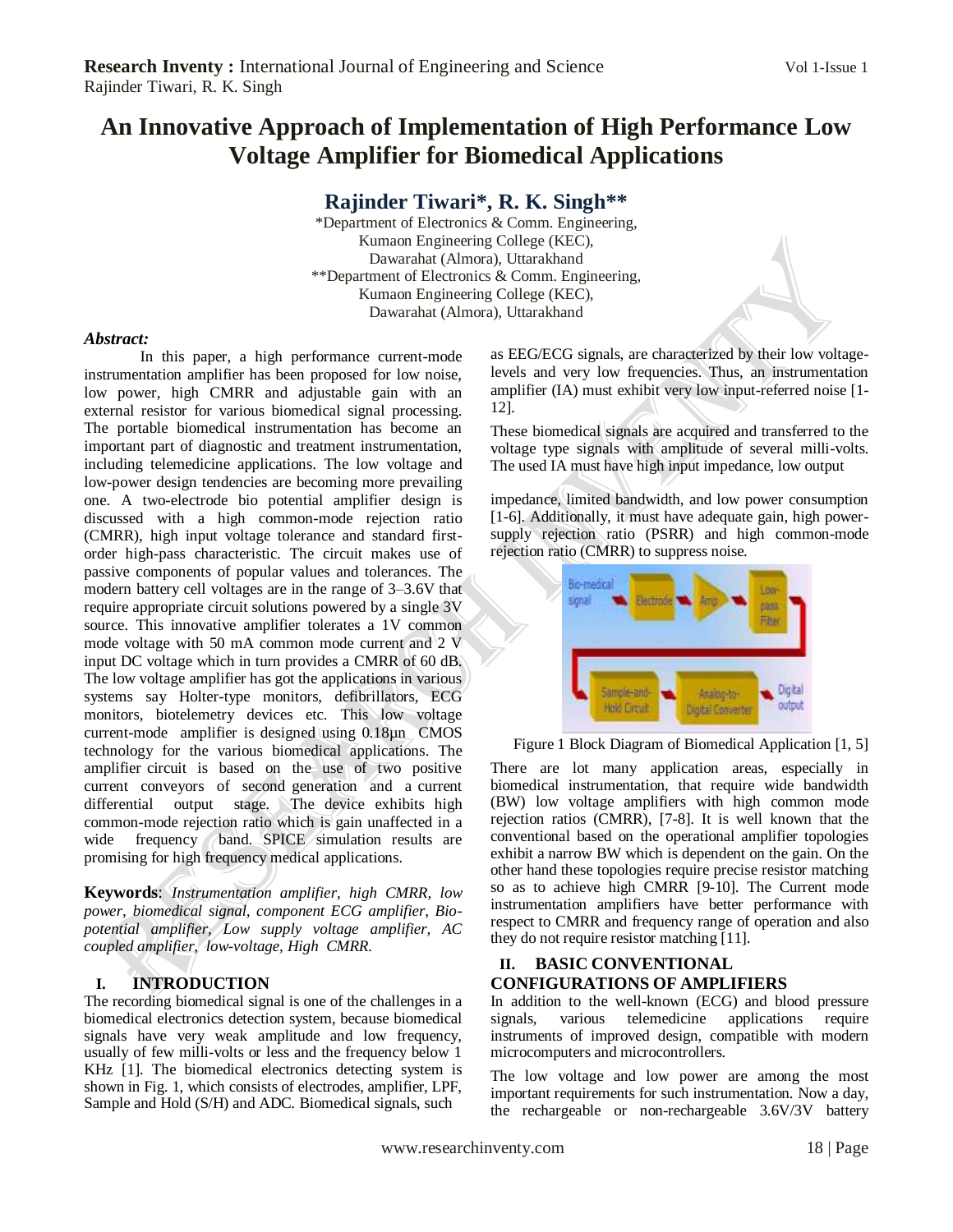#### **Research Inventy :** International Journal of Engineering and Science Vol 1-Issue 1 Rajinder Tiwari, R. K. Singh

voltages need adequate bio-potential amplifiers. The high performance of the amplifier should be obtained in spite of the low supply voltage limitation, especially concerning electrode polarization voltage and common-mode input voltage tolerance [10-15].

The most widely used circuits for bio signal amplifiers are based on the three-operational-amplifier configuration, or instrumentation amplifier, followed by an additional ACcoupled stage. Usually, the "classical" amplifier gain is split between the instrumentation amplifier and the stage after the high-pass decoupling filter. The first stage gain is set to low values, because of the electrode polarization potentials. Their voltage difference can reach up to about 200mV, depending on various factors (electrode metal, conductive gel, patient skin etc.), and appears as an input signal DC component.



Figure 2 Basic amplifier circuit (a) Simplified & (b) Detailed Circuits [2, 6]

$$
V_{out} = A_d (V_a \_V_b + V_c \_V_d)
$$
 (1)

$$
V_{out} = A_d (V_a - V_b + V_c - V_d)
$$
\n
$$
V_{out} = A_d \times \left[ \frac{s2R_sC}{1 + s2R_sC} \right] \times (V_{IN}P - V_{IN}N)
$$
\n(2)

where b, c and d are the inputs to the differential amplifiers and  $A_d$  is the gain of the amplifier. And the high pass cut-off frequency is defined by the time constant  $2R_3C$  that also constitutes the first order low pass filter [16-20]. The differential gain of the amplifier is given as:

$$
A_d = 1 + \frac{R_1}{(R_2 || R_3)}, with R_3 \square R_2 we get
$$
  
\n
$$
A_d = 1 + \frac{R_1}{R_2}
$$
\n(3)

The minimum expression for a conventional amplifier can be calculated as:



where  $\delta$  is the tolerance of the resistor  $R_4$  used in the circuit. Figure 3 Conventional amplifiers [8, 11]

In order to reduce the noise of the amplifier, there are two different design methods that have been implemented so as to improve the prior limitations i.e. particularly flicker noise which is less effected with the use of PMOS and then we can have the combination of PNP transistor using BJT since it has got better noise characteristics. The commonly used standard amplifiers are unable to work at low supply voltages such as below 1V [21-25].

Moreover, there exists a limitation for analog circuits to properly operate at low-voltage supplies is due to the limitation of the threshold voltages [26-28]. The first stage amplifier consists of M1~M10 and the input resistor  $R_i$ , which form a feedback loop. By KCL, the difference current between  $i_4$  and  $i_3$  is equal to 2Vin/Ri [29-35]. Therefore, this circuit is used as a transconductance  $(g_m)$  cell whose overall  $G_m$  is equal to 2/Ri. By the second stage amplifier, the  $g_m$ cell output is then converted to a single-ended output.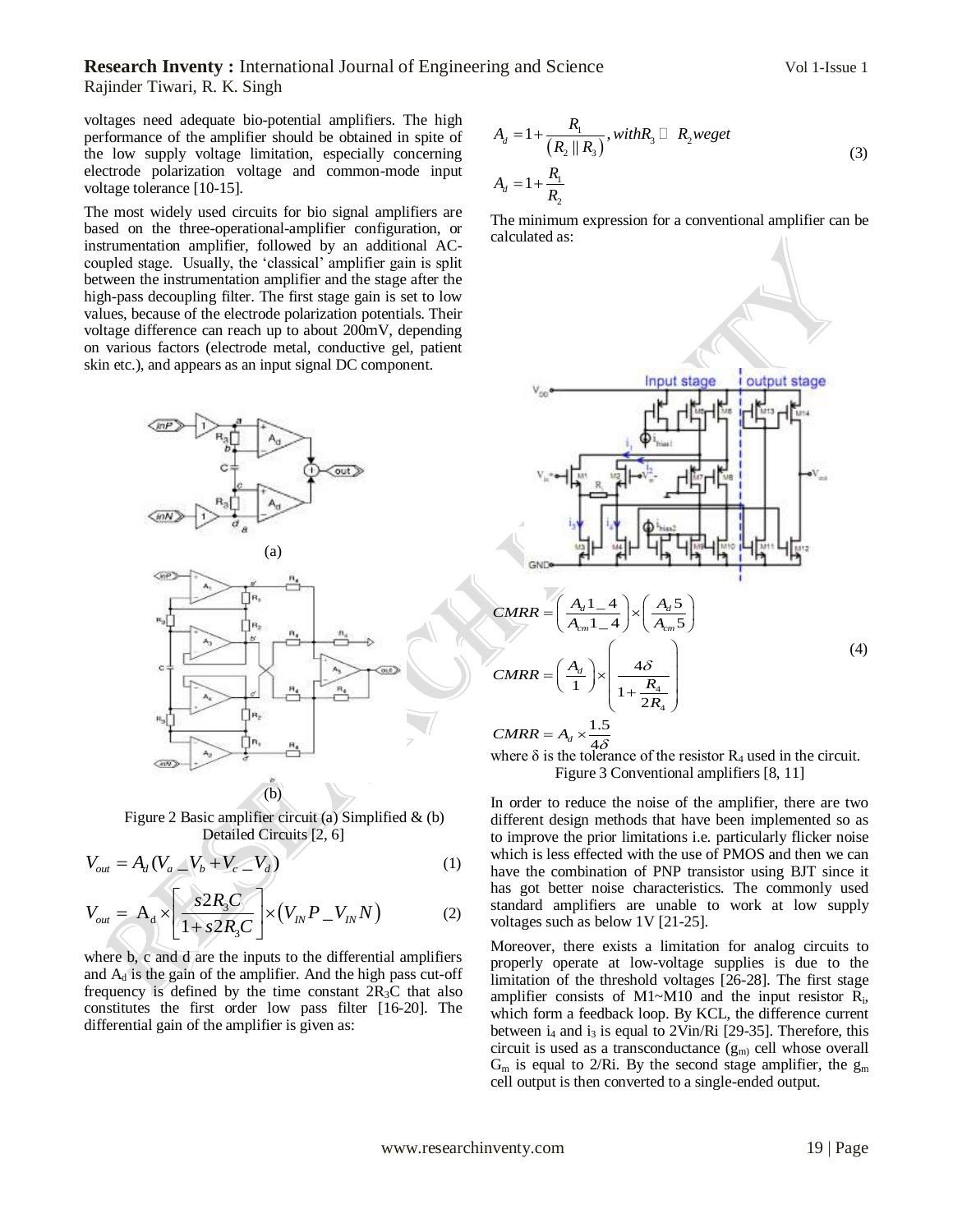**Research Inventy :** International Journal of Engineering and Science Vol 1-Issue 1 Rajinder Tiwari, R. K. Singh



Figure 4 Configuration of Basic CMIA [15]

The current-mode instrumentation amplifier (CMIA) is an another approach that does not require resistor matching to achieve a good CMRR [36-42]. This design approach is more commonly suited to a VLSI design approach, leading to the applications in implantable biomedical devices.

This current-mode approach was discussed and fabricated using discrete devices that resulted in the desired CMRR of approximately 80dB. A circuit approach limited by the matching of the open-loop gains of the op-amps employed in the design for a CMIA, which is then fabricated in a 0.18µn CMOS technology, using the current mirrors as current summing networks. The current mirroring technique employed in a CMIA has two main advantages over the standard approach i.e.

- The first is that no resistor matching is required to achieve a high CMRR.
- The second advantage is that a CMIA does not require "ideal" op-amps.

The basic design of a CMIA, presented in Figure 4, consists of two distinct stages; a differential input stage, and a gain stage. The input stage consists of two identical op-amps connected as unity-gain buffers. The outputs of these opamps are connected via resistor  $R_7$ . Any differential signal  $(V_a)$  applied to the input of the CMIA will induce a current, to flow through R7. In order to achieve differential gain, the current (i), is mirrored i.e. copied into  $R_8$  [43-45]. The differential gain of the CMIA is simply the ratio of  $R_8/R_7$ .

$$
V_{O1} = \left(\frac{V_d}{2 + V_{cm}}\right) \frac{A_{OL1}}{1 + A_{OL1}}
$$
\n
$$
V_d = \left(\frac{V_d}{1 + V_d}\right) A_{OL2}
$$
\n(5)

$$
V_{O2} = \left(\frac{-V_d}{2 + V_{cm}}\right) \frac{A_{O12}}{1 + A_{O12}}
$$
 (6)

If, the two gains are assumed to be equal i.e.  $A_{OL1} = A_{OL2}$ then

$$
i_x = \frac{V_d}{R_7} \tag{7}
$$

If the open loop-gains of the input op-amps are different, a finite CMRR will result [36]. The magnitude can be approximated by

$$
CMRR = \frac{A_D}{A_{CM}} = \frac{A_{OL1} * A_{OL2}}{A_{OL1} - A_{OL2}}
$$
(8)

## **III. PROPOSED APPROACH OF THE LOW VOLTAGE AMPLIFIER**

The biomedical signals, such as EEG/ECG/EMG etc signals, are characterized by their low voltage-levels and very low frequencies. Thus, a low voltage and highly precise instrumentation amplifier (IA) is required so as to ensure the suitable and true measurement of the value of the most important signals, which also be able to exhibit very low input-referred noise [47].

These biomedical signals are acquired and transferred to the voltage type signals with amplitude of several milli-volts. Thus, the desired IA must have high input impedance, low output impedance, limited bandwidth, and low power consumption [48]. Additionally, it should also have adequate gain, high power-supply rejection ratio (PSRR) and high common-mode rejection ratio (CMRR) to suppress noise.

In order to eliminate and optimized the presence of the flickering noise at the output of the amplifier, this circuit has been designed and simulated with the use of 0.18µn CMOS technology that is well efficient to eliminate this presence of noise.



Figure 5 Proposed Low Voltage & High Performance Amplifier using CMOS technology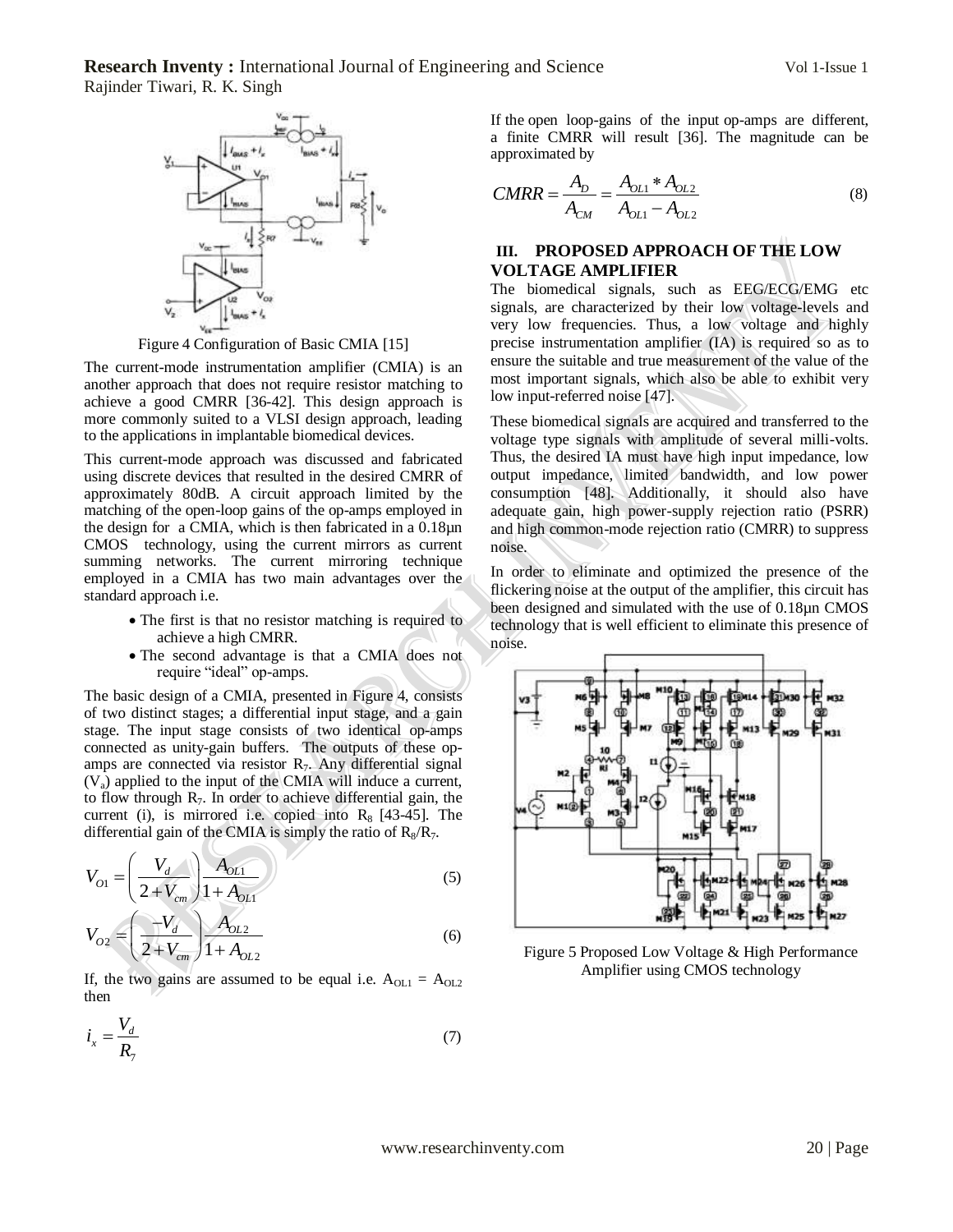

Figure 6 Low Voltage & High Performance Amplifier using PMOS technology

The current mirroring technique i.e. copying of the current used in the amplifier has two main advantages over the standard designed approach used. The main advantage is that there is no requirement of any resistor matching so as to achieve a high CMRR value. In this proposed circuit, the transistor (CMOS) from M1 to M24 acts as the input stage of the amplifier whereas, the transistors (CMOS) M25 to M32 constitutes the output stage of the amplifier [49-53].

The resistance connected between the transistors M2 and M4 acts as the feedback loop so as to provide a path to the flow of currents  $i_2$  and  $i_4$ . Then, with the help of the KCL the difference between the currents  $i_2$  and  $i_4$  is determined which comes out to be  $2V_{in}/R_i$ . Now in order to achieve a higher CMRR value for the amplifier, either a very high open-loop gains must be achieved, or the open-loop gains of the amplifier must be tightly matched. Since the extremely high open-loop gains in case of the transistors are difficult to achieve by using low-voltage CMOS processes, the openloop gains must be tightly matched.

#### **IV. SIMULATION RESULTS AND DISCUSSIONS**

In this discussion, a low voltage and high performance amplifier has been proposed for both low power and adjustable gain for various biomedical signal processing with an external resistor using a standard 0.18-µn CMOS technology.

The table 1 shows the simulation results of the proposed low voltage amplifier designed with the help of CMOS transistor input and PMOS transistor input. Besides, the comparison results of the proposed amplifiers with the low noise, low power [11], they reflects both the original signals i.e. a biomedical signal that could be a ECG/EEG/EMG ( $V_{in}$ ) and the amplified output  $(V_{out})$  signals with the external resistor set to 10 K $\Omega$ , as shown in figure 7 (a & b).



Figure 7 Simulation results of the original 2-mV ECG  $(V_{in})$  and the amplified ECG  $(V_{out})$  Signals

The above figures  $5 \& 6$  shows the most suitable and innovative schematic circuits of the low voltage and high performance amplifier using CMOS and PMOS technology, which are the best suitable and can be most commonly used in the various biomedical applications. The proposed circuit has been simulated for level 3 parameters with 0.18µn CMOS technology using pSPICE software.

The above figure 7 (a  $&$  b) shows the performance of the proposed amplifier circuit with the input and output performance of the biomedical signal that shows the output signal has been optimized and minimized for the presence of the unwanted flickering noise signal i.e. distortion in the output signal.

Hence based on performance and the simulations of the innovative circuit of the low voltage amplifier, the proposed amplifier achieves the various desired parameters as shown in the below given table 1, say an overall gain of 85.1 dB (CMOS), 92.0 dB (PMOS), etc..

| TT, 25°C        | <b>Proposed</b><br><b>CMOS</b><br><b>Transistors</b> | <b>Proposed</b><br><b>PMOS</b><br><b>Transistors</b> | [09]        |
|-----------------|------------------------------------------------------|------------------------------------------------------|-------------|
| VDD(V)          | 1.5                                                  | 1.5                                                  | 0.9         |
| Power $(\mu W)$ | 60.5                                                 | 62.6                                                 | 2.2         |
| $Ad$ (db)       | 85.1                                                 | 92.0                                                 | 40.3        |
| $Acm$ (db)      | $-40.1$                                              | $-29.3$                                              | $-19 - -22$ |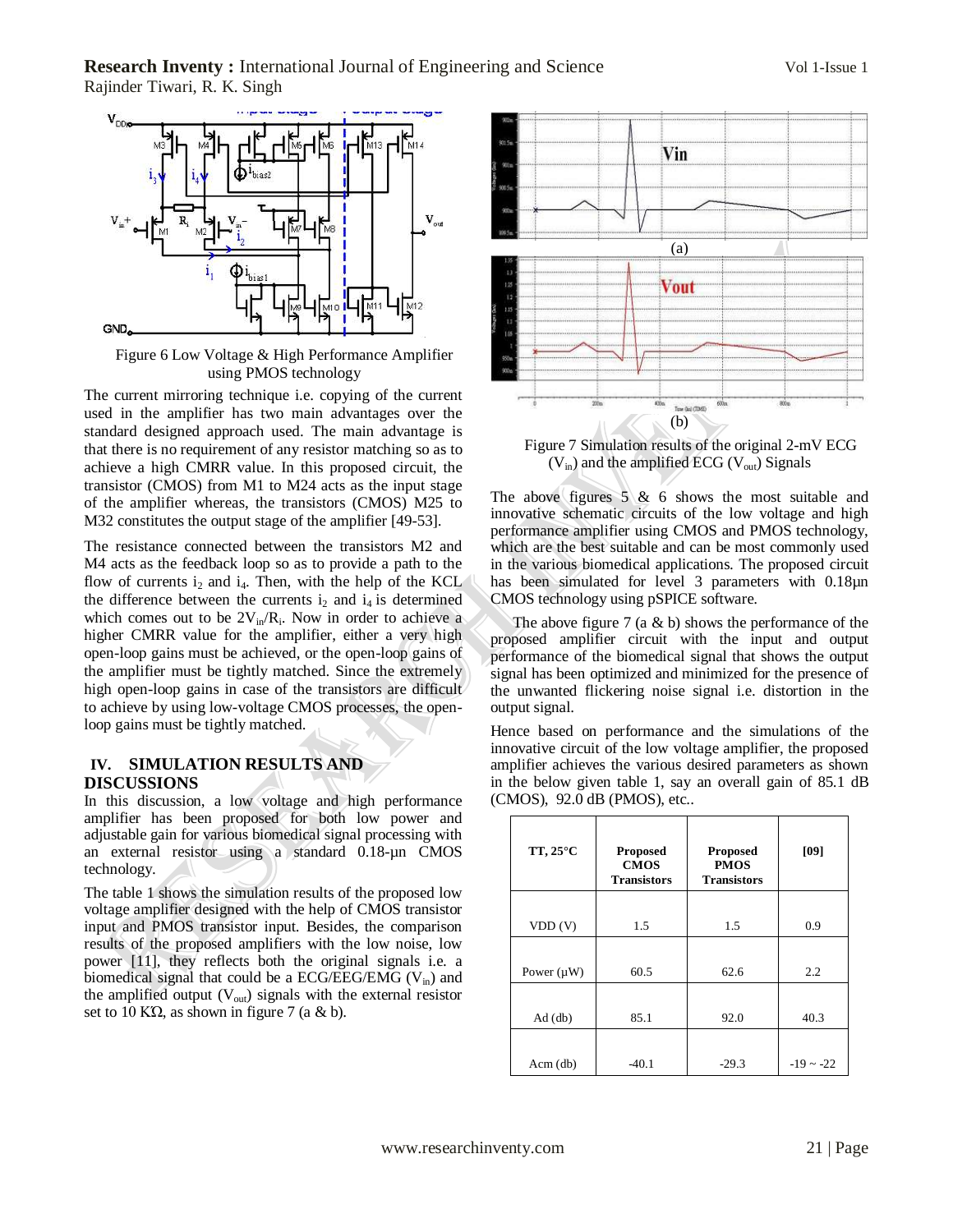| $CMRR$ (db)                       | 127.3                          | 122                  | $62 - 65$             |
|-----------------------------------|--------------------------------|----------------------|-----------------------|
| $PSRR+$ (db)                      | 127.3                          | 121                  | $64 - 68$             |
| $PSRR-(db)$                       | 128                            | 155                  | $62 - 68$             |
| Input<br>referred<br>noise (1KHz) | $108.7$ nV/ $\sqrt{\text{Hz}}$ | 53.9 nV/ $\sqrt{Hz}$ | 2.6<br>$nV/\sqrt{Hz}$ |
| Output noise<br>(IKHz)            | $3.06$ nV/ $\sqrt{\text{Hz}}$  | 5.3 $nV/\sqrt{Hz}$   | Desired               |

Table 1: Comparative analysis results of the proposed Low Voltage Amplifier between CMOS and PMOS devices



Figure 8 DC analysis of the Low Voltage Amplifier

The above figure 8 shows the DC performance analysis of the proposed circuit reflecting that the amplifier is very much optimized so as to provide the same signal at the output with minimum possible distortion and delay caused due to the presence of the various transistors.



Figure 9 THD analysis of the Low Voltage Amplifier

The above figure 9 shows the threshold distortion analysis of the amplifier that reflects that the distortion behavior of a the circuit in terms of the continuous – time domain, with equal transistors modeled parameters, say the size and W/L ratio.

#### **V. CONCLUSION**

Biomedical signals, such as EEG/ECG/EMG signals, are characterized by their low voltage-levels and very low frequencies. Thus, there exists a requirement for a low voltage and high performance instrumentation amplifier (IA). The biomedical signals are acquired and transferred to the voltage signals with amplitude of several milli-volts. Therefore, the IA must have high input impedance, low output impedance, limited bandwidth, adjustable gain and low power consumption. Additionally, it must have adequate gain, high power-supply rejection ratio (PSRR) and high common-mode rejection ratio (CMRR) to suppress noise. This proposed amplifier inherits all the valuable features of the amplifier desired i.e., gain independent bandwidth with no resistor matching requirement. In addition to this, with the use of the differential stage at the input end of the circuit further improves the bandwidth and the level of CMRR.

## **VI. ACKNOWLEDGEMENT**

The authors are thankful to Prof. D. S. Chauhan (Vice Chancellor, UTU) for providing the environment for this work, Mr. Aseem Chauhan (Additional President, RBEF), Major General K. K. Ohri, AVSM, Retd. (Director General, AUUP, Lucknow campus), Prof. S. T. H. Abidi (Director, ASET) and Brig. Umesh K. Chopra, Retd. (Dy. Director, ASET) for their kind cooperation, motivation, kind and most valuable suggestions.

### **VII. REFERENCES**

- [1] E. L. Douglas, D. F. Lovely, and D. M. Luke, "A Low-Voltage Current-Mode Instrumentation Amplifier Designed in a 0.18-Micron CMOS Technology", Canadian Conference on Electrical and Computer Engineering, Vol. 3, pp. 1777-1780, 2004.
- [2] J. G. Gift, "An Enhanced Current-Mode [2] J. G. Gift, "An Instrumentation Amplifier" in IEEE Transactions on Instrumentation and Measurement, Vol. 50, No. 1, pp. 85-88, 2001.
- [3] A. Harb and M. Sawan, "New low-power low-voltage high-CMRR CMOS instrumentation amplifier", IEEE ISCAS, Vol. 6, pp. 97-100, June 1999.
- [3] J. Szynowski, "CMRR analysis of instrumentation amplifiers", Electron. Lett., Vol. 19, No.14, pp. 547- 549, 1983.
- [4] R. P. Areny and J. G. Webster, "Common Mode Rejection Ratio for Cascode Differential Amplifier Stages", IEEE Trans., Instrum. Measm., Vol. 40, No. 4, pp. 677-681, 1991.
- [5] K. A. Ng and P. K. Chan,, "A CMOS analog front-end IC for portable EEG/ECG monitoring applications", IEEE Trans. on Circuits and Systems I, Vol. 52, Issue 11, pp. 2335 – 2347, Nov. 2005.
- [6] Honglei Wu and Yong-Ping Xu, "A low-voltage lownoise CMOS instrumentation amplifier for portable medical monitoring systems", IEEE NEWCAS, pp. 295-298, 2005.
- [7] Edward K.F.Lee ,E. Matei and R. Ananth "A 0.9V railto-rail Constant gm Amplifier for Implantable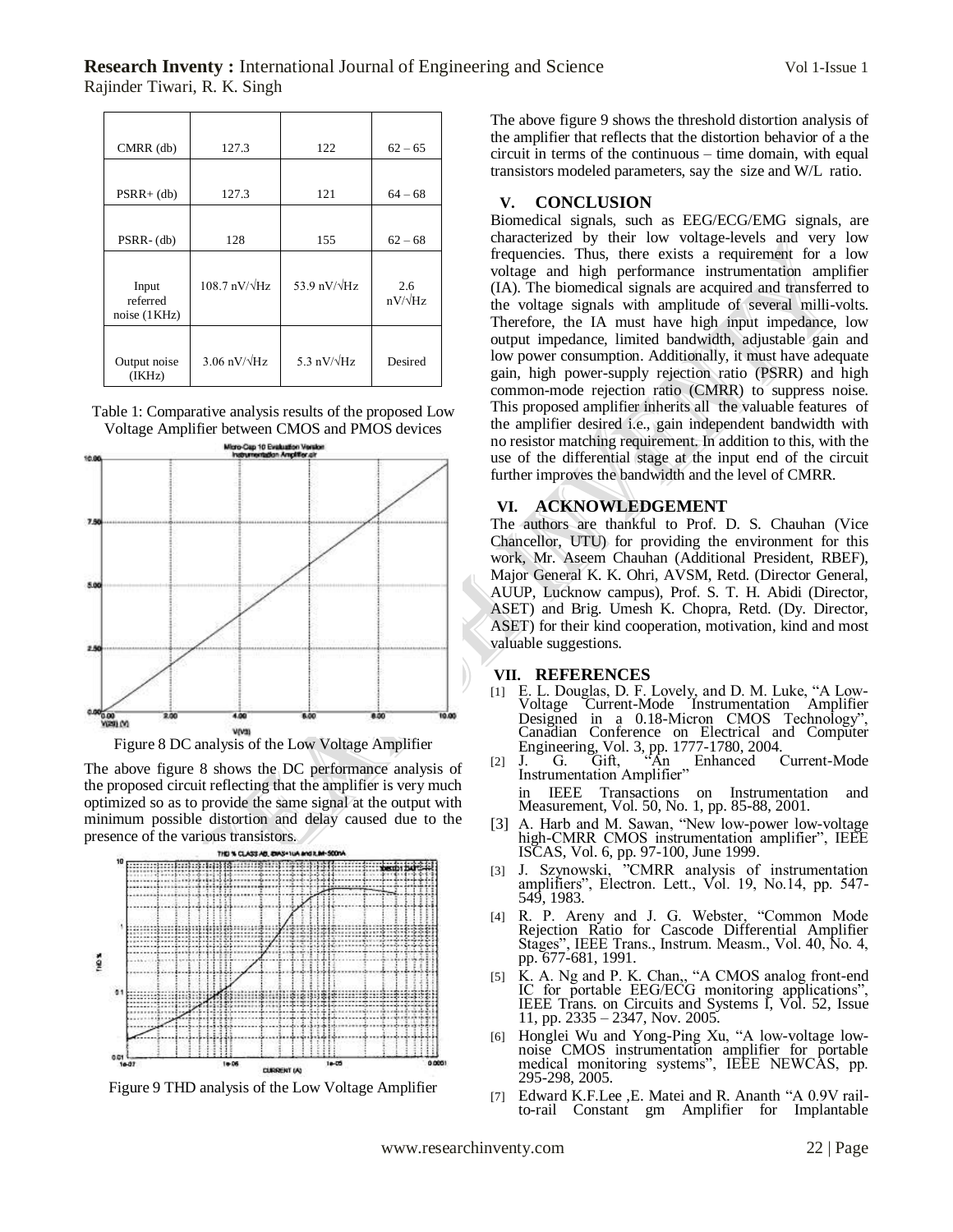Biomedical Applications", IEEE ISCAS, pp. 653-656, 2006.

- [8] W. T. Holman and J. A. Connelly, "A Compact Low Noise Operational Amplifier for a 1.2 um Digital CMOS Technology", IEEE JSSC, Vol. 30, pp. 710-714, 1995.
- [9] Honglei Wu and Yong-Ping Xu, "A 1V 2.3ȝW Biomedical Signal Acquisition IC", IEEE International Solid-State Circuits Conference, 2006.
- [10] H.-C. Chow and J.-Y. Wang, "High CMRR instrumentation amplifier for biomedical applications", IEEE International symposium on signal processing and its applications, Feb. 2007.
- [11] Tietze U and Schenk Ch: Measurement circuits.In Electronic Circuits Design and Application.1990; 767- 778.
- [12] Neuman MR: Biopotential amplifiers.In Webster JG. editor.Medical instrumentation application and design. John Wiley & Sons: New York, 1998; 233- 286.
- [13] Hamstra GH, Peter A and Grimbergen CA: Lowpower, low-noise instrumentation amplifier for physiological signals. Med Biol Eng Comput, 1984; 22: 272-274.
- [14] Dobrev D: Two-electrode low supply voltage electrocardiogram signal amplifier. Med Biol Eng Comput, 2004; 42: 272-276.
- [15] Amer MB: A design study of a bioelectric amplifier and improvement of its parameters. J Med Eng Technol, 1999; 23: 15-19.
- [16] Spinelli EM, Martinez NH and Mayosky MA: A single supply biopotential amplifier. Med Eng Phys, 2001; 23: 235-238.
- [26] Harb, A., Sawan, M. (1999) 'Wew Low-Power Low-Voltage High-CMRR CMOS Instrumentation Amplifier". IEEE International Symposium on Circuits and Systems. v. 6, p. 97-100.
- [27] S. Zhu, F. J. Lidgey and W. J. Su: 'High C.M.R.R., Second generation current- mode Instrumentation amplifier", 1993
- [28] Ramon Pallas-Areny and John G. Webster: "AC Instrumentation Amplifier for
- [31] Toumazou and F.J.Lidgey: 'Novel current-mode Instrumentation amplifier", Electronics letters, 2nd February 1989, Vol. 25, NO. 3, pp. 228-230.
- [32] Wilson: "Universal conveyor Instrumentation amplifier", Electronics letters 30th March 1989 Vol. 25 No. 7, pp. 470-471.
- [33] Thomas Kaulberg: 'A CMOS Current- mode Operational Amplifier", IEEE journal of solid-state circuits, Vol. 28, NO. 7, July 1993, pp. 849-852.
- [34] G.Di Cataldo, G. Palumbo and S. Stivala: "New CMOS current mirrors with improved high-frequency response, International journal of circuit theory and applications, 5 February 1993, Vol. 21, pp. 443-450.
- [35] Wilson: 'Recent developments in current conveyors and current-mode circuits', IEE PROCEEDINGS, Vol. 137, Pt. G, No. 2, April 1990, pp. 63-77.
- [36] Sendra, G. W. Roberts, F. Gohn: "The current conveyor : history, progress and new results", IEE PROCEEDINGS, Vol. 137, Pt. G, No.2, April 1990, pp. 78-87.
- [37] C. A. Mead "Analog VLSI and Neural Systems", Addison-Wesley 1989.
- [38] C, J. Abel, C. Michael, M. Ismail and C. S. Teng, "Chsractenzaa "on of Transistor Mismatch for Statistical CAD of Sub" Analog Circuits" IEEE ISCAS p~ 1401-1404, May 1993.
- [17] Jefferson CB: Special-purpose OP amps.In Operational amplifiers for technicians. Breton publishers: 1983; 281-285.
- [18] BURKE, M. J., and GLEESON, D. T. (2000): "A micropower dryelectrode ECG preamplifier", IEEE Trans. Biomed. Eng., 47, pp. 155–162
- [19] CHEE, J. (2002): 'Low-frequency high gain amplifier with high DCoffset voltage tolerance? US patent, US6396343 B2
- [20] Lidgey, F.J., Toumazou, C. (1989) "Novel Current-Mode Instrumentation Amplifier". Electronics Letters v. 25 p228 - p230.
- [21] Lidgey, F.J., Toumazou, C. (1995) "Common-Mode Rejection Ratio in Current-Mode Instrumentation Amplifiers". Analog Integrated Circuits and Signal Processing v. 7 p257 - p260.
- [22] Lidgey, F.J., Porta, S. Zhu, Q.S. (1994) "Analysis of IC Op-Amp Power-Supply Current Sensing". IEEE International Sym. on Circuits and Systems.
- [23] Lidgey, F.J., Su, W.J. (1994) "Improvements to opamp power-supply current sensing technique". Electronics Letters v. 30, #19 p1567 - p1568.
- [24] Blalock B.J., Allen, P.E. (1995) "A Low-Voltage, Bulk-Driven MOSFET Current Mirror for CMOS Technology". IEEE International Symposium on Technology". IEEE International Systems. v. 3 p1972 - 1975.
- [25] Ramirez-Angulo, J. (1994) "Current Mirrors with Low Input Voltage and Low Output Voltage Requirements". 37" Midwest Symposium on Circuits and Systems.

Measurements", IEEE Transactions on Biomedical Engineering,

- [29] Smither, D.R. Pugh and L.M. Woolard: "C.M.R.R. Analysis of the 3-op-amp Instrumentation amplifier', Electronics letters, 29th September 1977, Vol. 13, No. 20, pp. 594.
- [30] Szynowski: "C.M.R.R. analysis of Instrumentation amplifiers', Electronics letters, 7th July 1983, Vol. 19, No. 14, pp. 547-549.
- [39] C. Toumazou, J. B. Hughes and N. C. Battenby "Switched Currents: An Analogue Technique for Digital Technology" Peter Peregrinus, London, 1993.
- [40] J B Hughes, N C Bird, I C Macbeth, Switchedcurrents \* A NCW Technique for Sampled- Signal Processing, EEE Int Symp CAS, pp 1584-1587, M;ry 1989.
- [41] C Taumazoy F J Lidgey, D G Haigh @is), Anai0gaeICDesign:TheCurrent Modc Approach, Peter Pentgrinus Ltd, 1990.
- $[42]$  J. B. Hughes and K. W. Moulding " $S^2$ 1: A Switched Current Technique for High-performance"<br>Electronics Letters pp 1400-1401 Vol 29 no. 6 5<sup>th</sup> August 1993.
- [43] G.A.S. Machado and C. TOUMAZOU "CMACS-Current Mode Micropower Analogue Computational Systems" ESPRIT Research Proposal, Imperial College, March 1993.
- [44] P. Shah and C. Toumazou, ISCAS 94, these proceedings.
- [45] N C Battersby, C TOUMAZOU, "Class AB Switched- Current Memory for Analogue Sampled Data Systems", Electronics Letters, Vol 27 ppS73- 875, 9 May 1991.